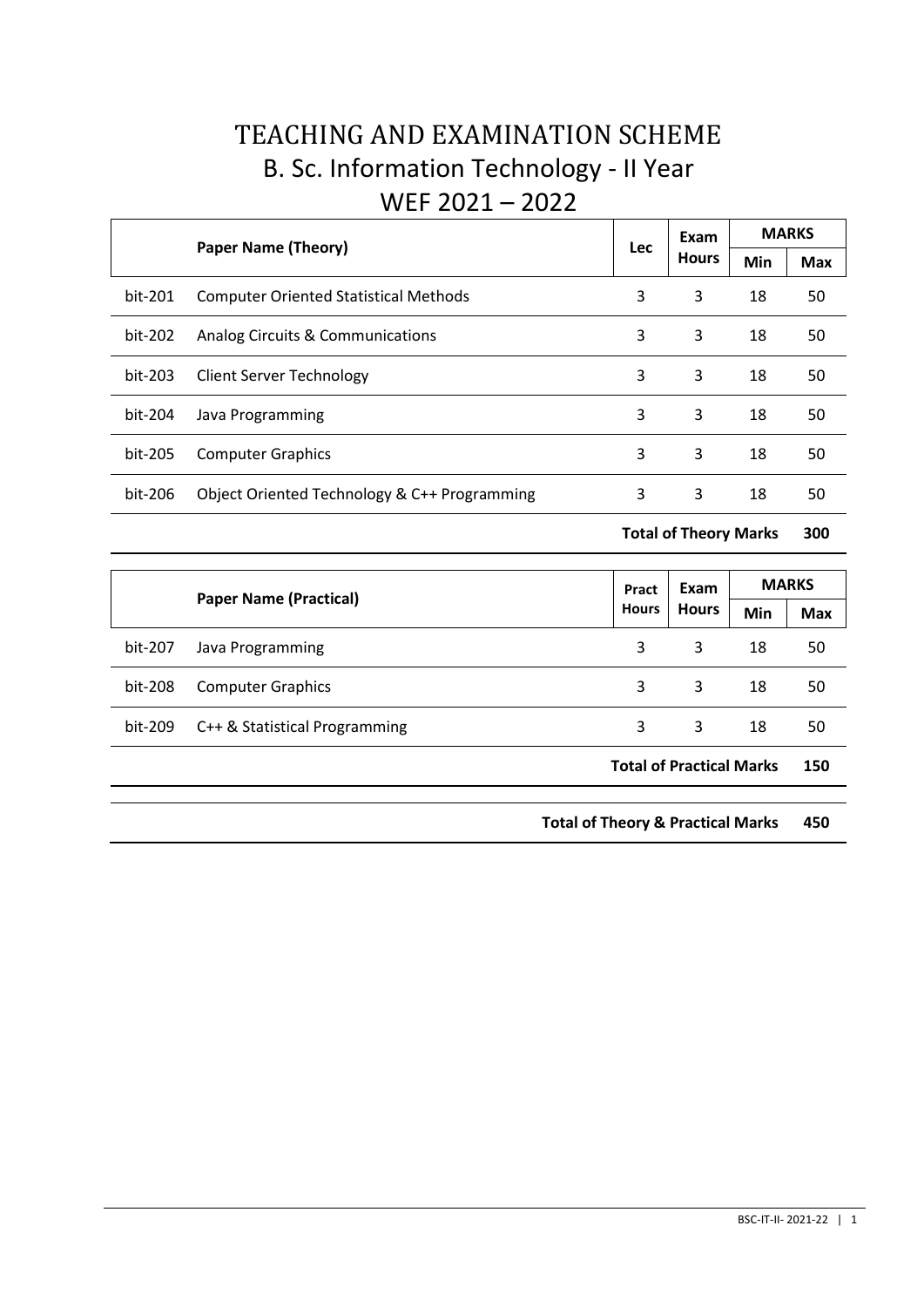# **B. Sc. (Information Technology) Scheme of Examination**

# **Theory:**

# **Part A:**

- 1. 10 Question of 1.5 mark each 15 marks
- 2. Answer should not exceed more than 50 words
- 3. All questions are compulsory

# **Part B:**

- 1. 5 Questions of 3 marks each 15 marks
- 2. Answer should not exceed more than 50 words
- 3. All questions are compulsory

# **Part C:**

- 1. 3 Questions of 7+7+6 marks each 20 marks.
- 2. There will be an internal choice in each question.
- 3. Answer should not exceed 400 words

# **Practical & Projects:**

Practical exams shall be conducted by one internal and one external examiner of a batch of 40 students in a day.

Duration of Practical exam is 3 hours.

A Laboratory Exercise File should be prepared by each student for each practical paper and should be submitted during practical examinations.

Practical of 50 marks distribution is as under:

- a. 30 marks for practical examination exercise for 3 questions
- b. 10 marks for Viva-voce
- c. 10 marks for Laboratory Exercise File

The number of paper and the maximum marks for each paper are shown against each subject separately. It will be necessary for a candidate to pass in the theory part as well as the practical part of a subject/paper, wherever prescribed, separately.

Classification of successful candidates shall be as follows:

| <b>First Division</b> | 60% | of the aggregate marks prescribed at (a) Part I |
|-----------------------|-----|-------------------------------------------------|
|                       |     | Examination, (b) Part II Examination,           |
| Second Division       | 48% | (c) Part III Examination, taken together        |

All the rest shall be declared to have passed the examination, if they obtain the minimum pass marks in each subject viz. 36% no division shall be awarded at the Part I and Part II examination.

Note:

Eligibility for admission in First year of B. Sc. (IT) is 10+2 with Science examination of any board with at least 50% marks. As regards admission on reserved category seats government rules will be applicable.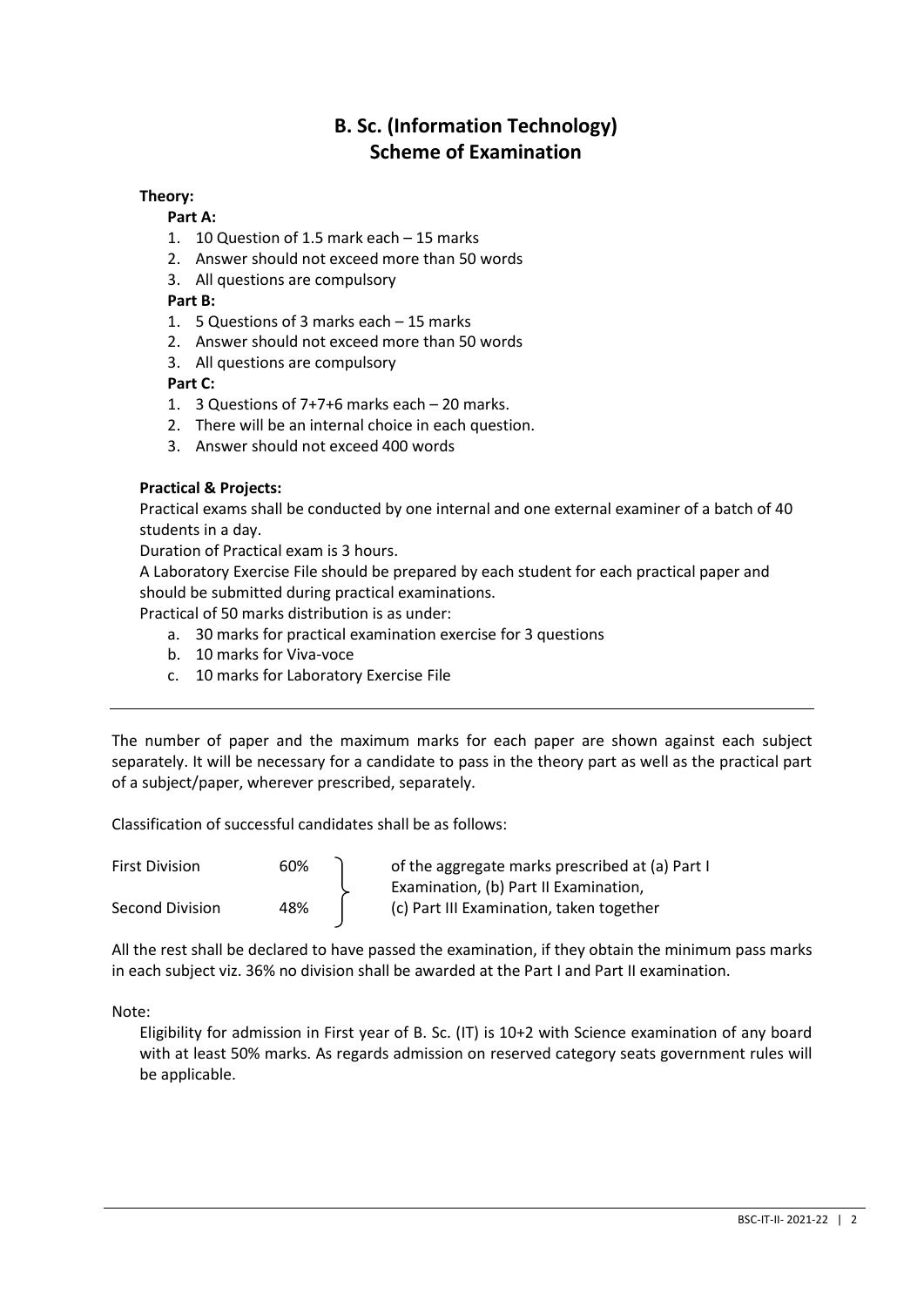| <b>Max Marks: 50</b> |
|----------------------|
|                      |

#### **bit-201Computer Oriented Statistical Methods**

Characteristics of Numerical Computation, Approximation, Significant Digit, Errors, Introduction to Matrix, Types of Matrix, Square, Row, Column, Diagonal, Unit, Null, Upper Triangular, Lower Triangular, Symmetric, Skew Symmetric, operation of matrix, trace, transpose, addition, subtraction, multiplication, determinant, inverse, Introduction to Linear Equations,

Bisection method, method of successive approximation, method of false position, Newton's iteration method, Newton Raphson method, Horner's method

Gauss Jordan method, Gauss Elimination method, Iterative methods, Jacobi method of iteration, Gauss Seidel Iteration method

Gregory Newton Forward and Backward interpolation Formula, Gauss Forward and backward difference interpolation formula, interpolation with unequal intervals.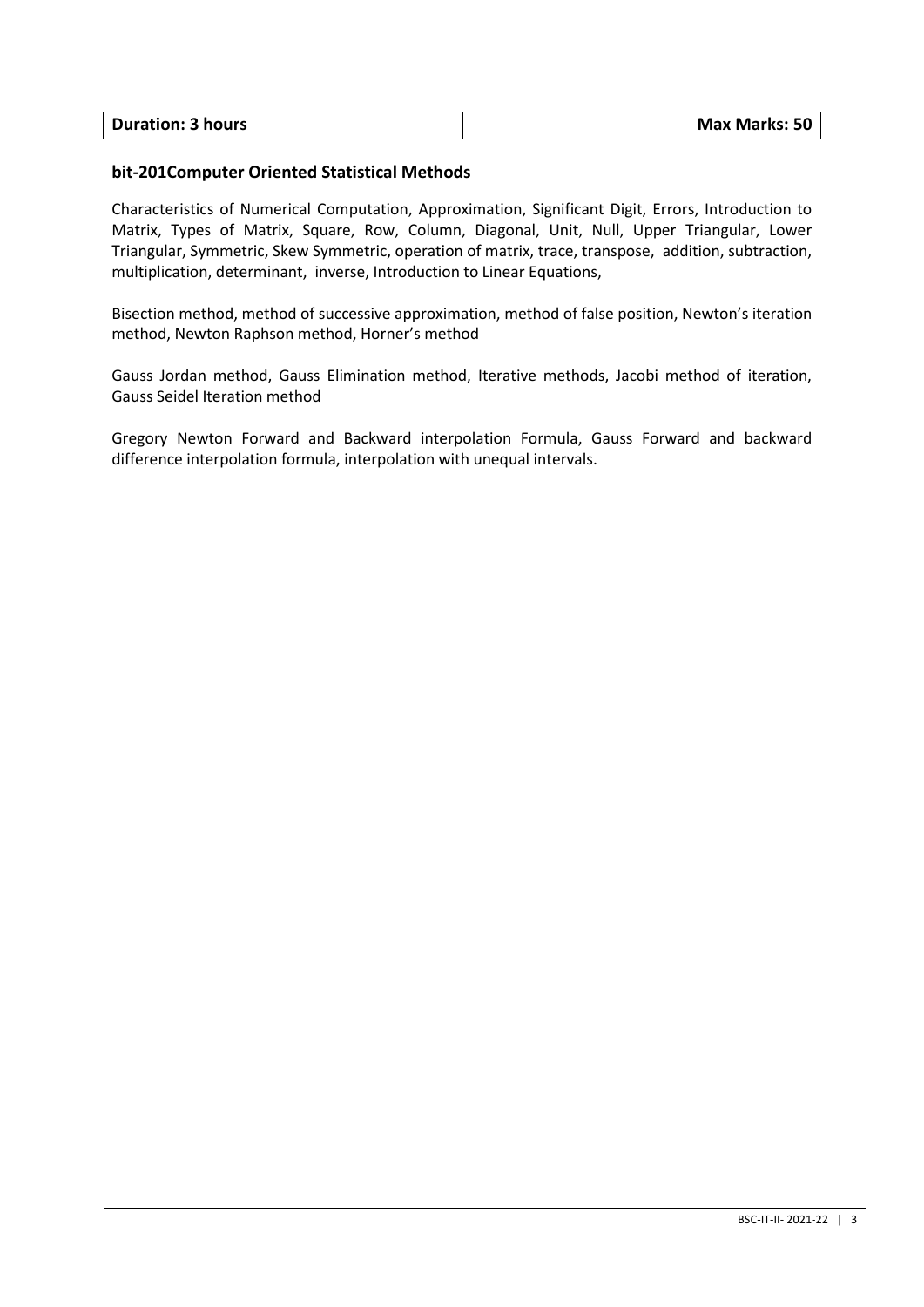| <b>Duration: 3 hours</b> | <b>Max Marks: 50</b> |
|--------------------------|----------------------|
|                          |                      |

# **bit-202Analog Circuits & Communications**

Power Supplies: Rectifiers– Half wave, full wave and bridge rectifiers- Efficiency- Ripple factor-Regulation – Harmonic components in rectified output – Types of filters- Choke input (inductor) filter- Shunt capacitor filter- L section and ð section filters – Block diagram of regulated power supply - Series and shunt regulated power supplies – Three terminal regulators (78XX and 79XX) – Principle and working of switch mode power supply (SMPS).RC Coupled Amplifier: Analysis and frequency response of single stage RC coupled CE amplifier.

Feedback: Positive and negative feedback- Effect of feedback on gain, band width, noise, input and output impedances.

Operational Amplifiers: Differential amplifier- Block diagram of Op-Amp- Idealcharacteristics of Op-Amp- Op-Amp parameters- Input resistance- Output resistance- Common mode rejection ratio (CMMR)- Slew rate- Offset voltages – Input bias current- Basic Op-Amp circuits- Inverting Op-Amp-Virtual ground- Non-inverting Op-Amp- Frequency response of Op-Amp. Interpretation of Op-Amp data sheets.

Applications of Op-Amps: Summing amplifier- subtracteor- Voltage follower- Integrator-Differentiator - Comparator- Logarithmic amplifier- Sine wave [Wein Bridge] and square wave [Astable] generators- Triangular wave generator- Monostablemultivibrator- Solving simple second order differential equation. Basic Op-Amp series regulator and shunt regulator.

Communications: Need for modulation-Types of modulation- Amplitude, Frequency and Phase modulation. Amplitude modulation-side bands- modulation index- square law diode modulator-Demodulation- diode detector. Frequency modulation working of simple frequency modulator- Ratio detection of FM waves- Advantages of frequency modulation. AM and FM radio receivers [block diagram approach].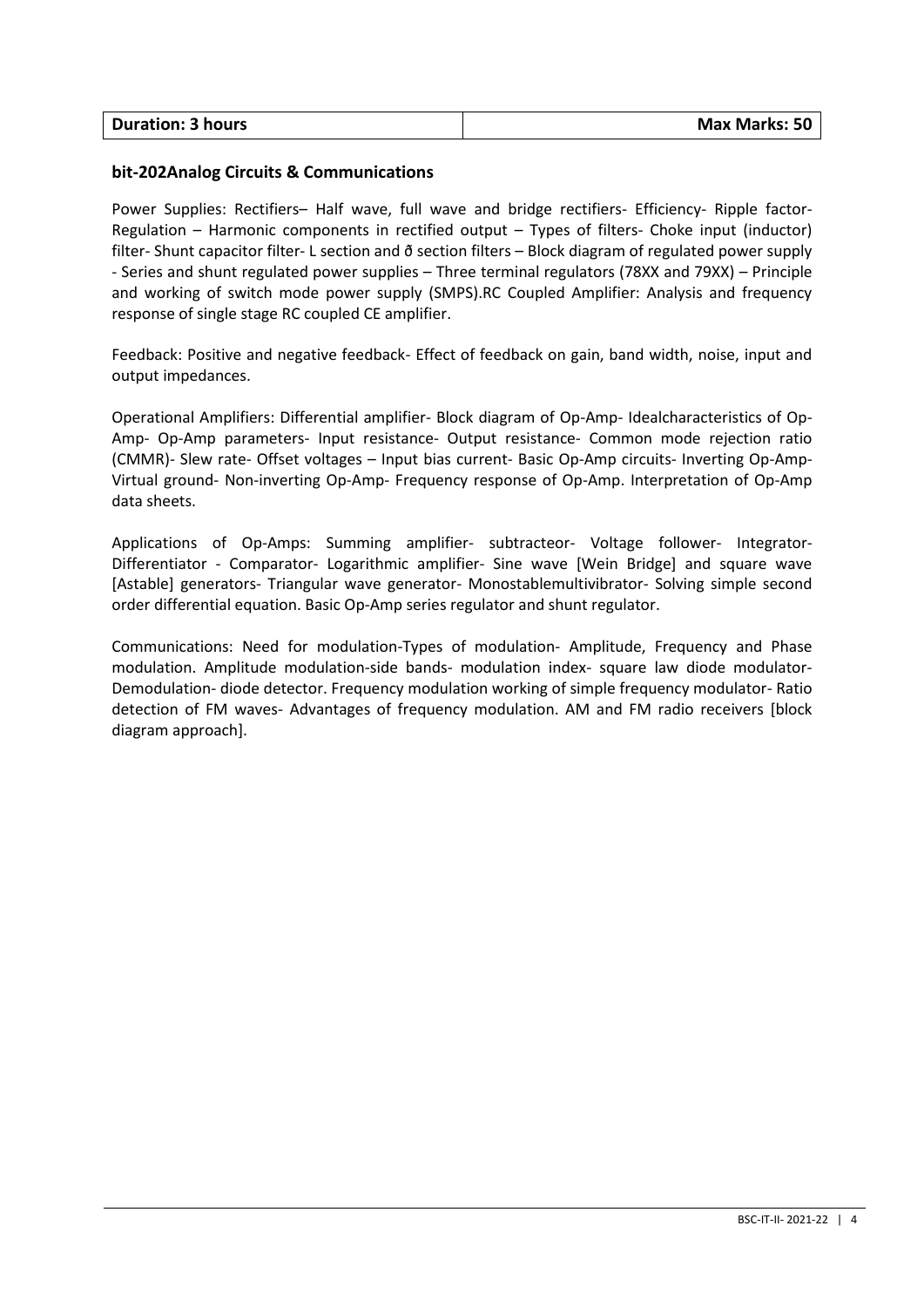| <b>Duration: 3 hours</b> | <b>Max Marks: 50</b> |
|--------------------------|----------------------|
|                          |                      |

#### **bit-203Client Server Technology**

Client/Server Computing: Evolution of client/server concept, definition, history, need and motivation for client/server approach, client/server environments, characterization of client/server computing, client/server types and examples.

Client/Server development tools, advantages of client/server technology connectivity, user productivity reduction in network traffic, faster delivery of systems.

The Role of Client – Client request for service, dynamic data exchange, OLE, Common Object (OLE) Request Broker Architecture (CORBA), Components of client/server applications.

The Role of Server – Server functions, network operating systems: Novel Netware, LAN Manager, Server Operating System, System Application Architecture.

Architecture: Components of client-server architecture, application partitioning, the two-layer and three-layer architectures, communication between clients and servers, use of APIs in client/server computing, middleware technology in client/server computing. Open System Interconnectivity (OSI), Inter Process Communication (IPC).

Client/Server System Development – Network Management, Remote System Administrations, LAN Network Management, Privacy and Security Issue, Developing applications on RDBM, GUI design concepts.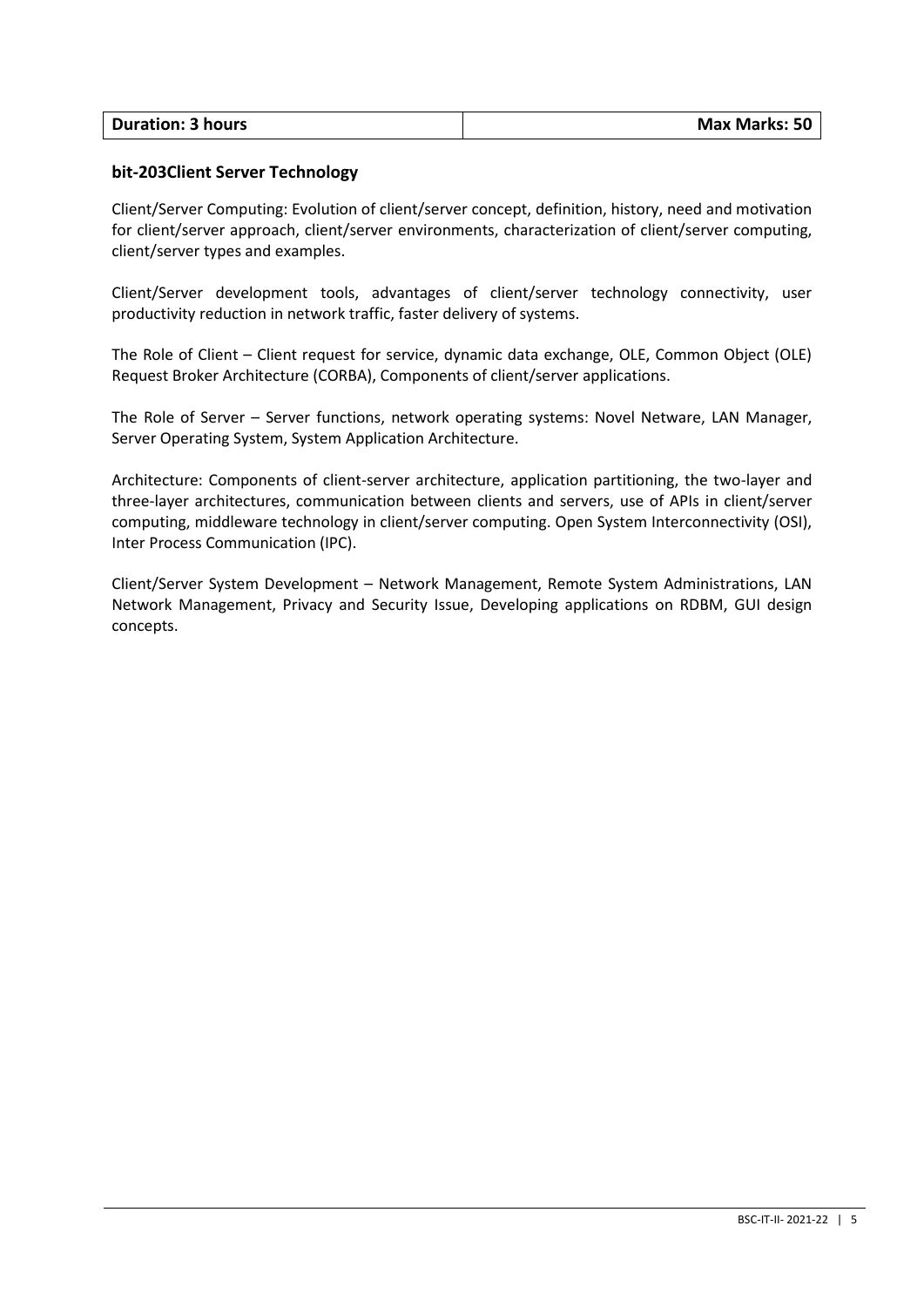| <b>Duration: 3 hours</b> | <b>Max Marks: 50</b> |
|--------------------------|----------------------|
|                          |                      |

#### **bit-204Java Programming**

Introduction to Java, history, characteristics, Object Oriented Programming, data types, variables, arrays, difference between Java and C++Control statements: Selection, iteration, jump statements, operators

Classes and Methods: Introducing classes, Class fundamentals, Declaring Objects, Assigning object reference variables. Introducing method , Constructors, The this Keyword, Garbage Collection-Finalize() method, Overloading methods, Using objects as parameters, Argument Passing , Returning Objects, Recursion , static and final keyword , Nested and Inner Classes , String Class ,Command Line arguments.

Inheritance, Packages, Interfaces: Inheritance Basics , using super, method overriding , Dynamic method dispatch , abstract classes , Using final with inheritance , Packages , Access Protection , Importing packages ,Interfaces.

Exception Handling, Multithreading, Applet : Exception handling fundamentals, Types, Using try, catch, throw, throws and finally , Java thread model , Creating a Thread , Creating multiple threads ,Thread priorities , synchronization , Inter-thread communication , Applet Basics , Applet Skeleton, HTML applet tag – Passing parameters to applet

I/O Streams, Utility Classes:I/O Streams- Byte Streams, Character Streams, Reading and Writing Files, Legacy Classes and Interface: Vector, Stack, The Enumeration Interface, Utility classes: StringTokenizer, Date, Calendar,Random, Scanner

Javax.Swing Package: JButton, JLabel,JTextField,JPasswordField, JRadioButton, JCheckBox, JComboBox, JList, JToggleButton, JSpinner, JTabbedPane, JTable,JToolBar, JToolTip, JFrame, JPanel, JDialog, JSlider, Introduction to Event Handling: Event Classes – Event Listener interfaces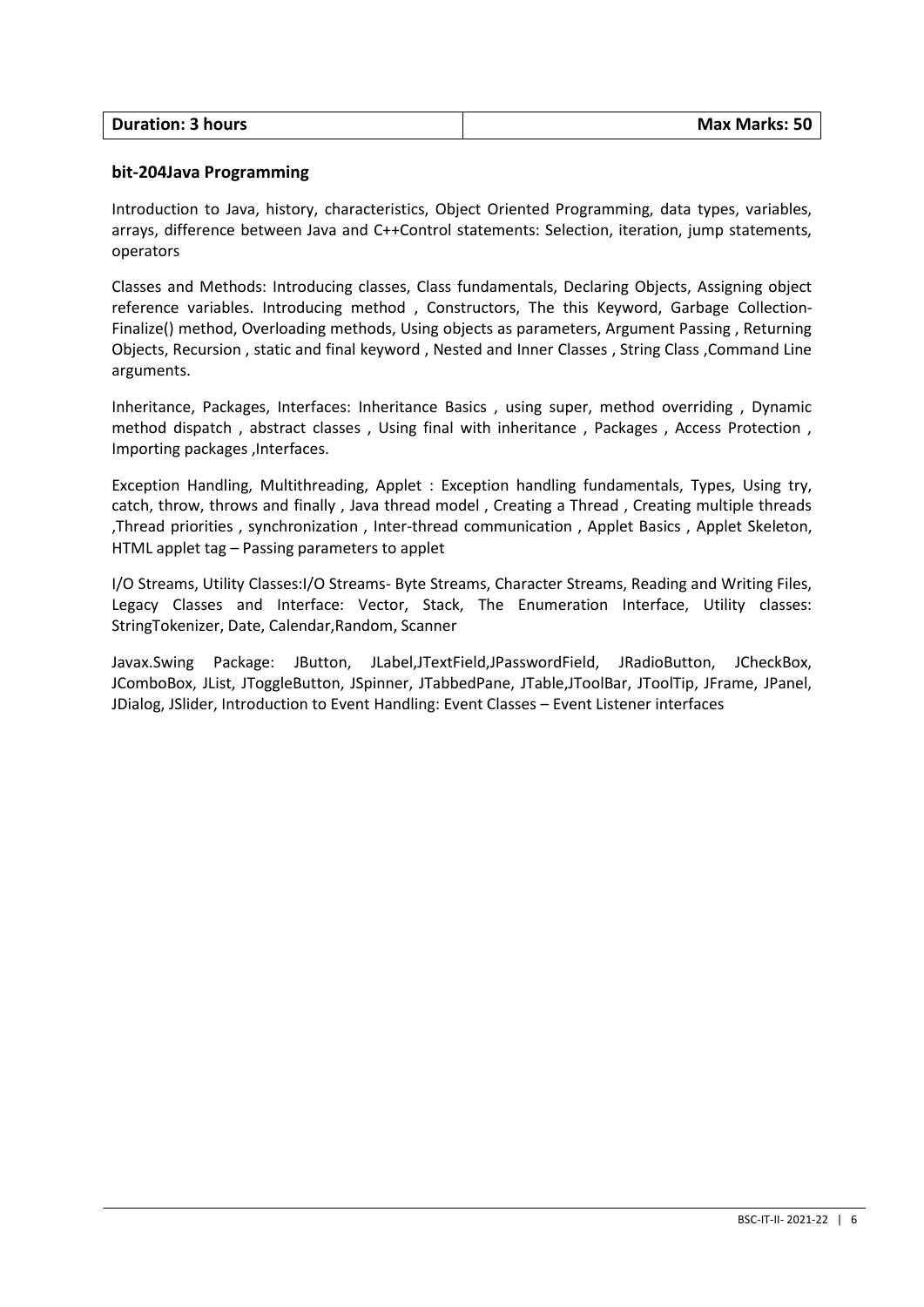| <b>Duration: 3 hours</b> | <b>Max Marks: 50</b> |
|--------------------------|----------------------|
|                          |                      |

#### **bit-205Computer Graphics**

Graphics Hardware: The functional characteristics of the systems are emphasized.

Input devices: Keyboard, touch panel, light pens, graphic tablets, joysticks, track ball, data glove, digitizer, image scanner, mouse, voice systems.

Hard copy devices: Impact and non-impact printers such as line printer, dot matrix, laser, inkjet, electrostatic, flat bed and drum plotters.

Video Display Devices: Refresh cathode ray tube, raster scan displays, random scan displays, colour CRT monitors, direct view storage tube, flat panel displays, 3-D view devices, virtual reality, raster scan systems, random scan systems, graphics monitors and work stations.

Scan conversion algorithms for line, circle and ellipse, Bresenham's algorithms, area filling techniques, character generation.

2-dimensional graphics: Cartesian and Homogeneous co-ordinate system, Geometric transformations (translation, scaling rotation, reflection, shearing, two dimensional viewing transformation and clipping (line, polygon and text).